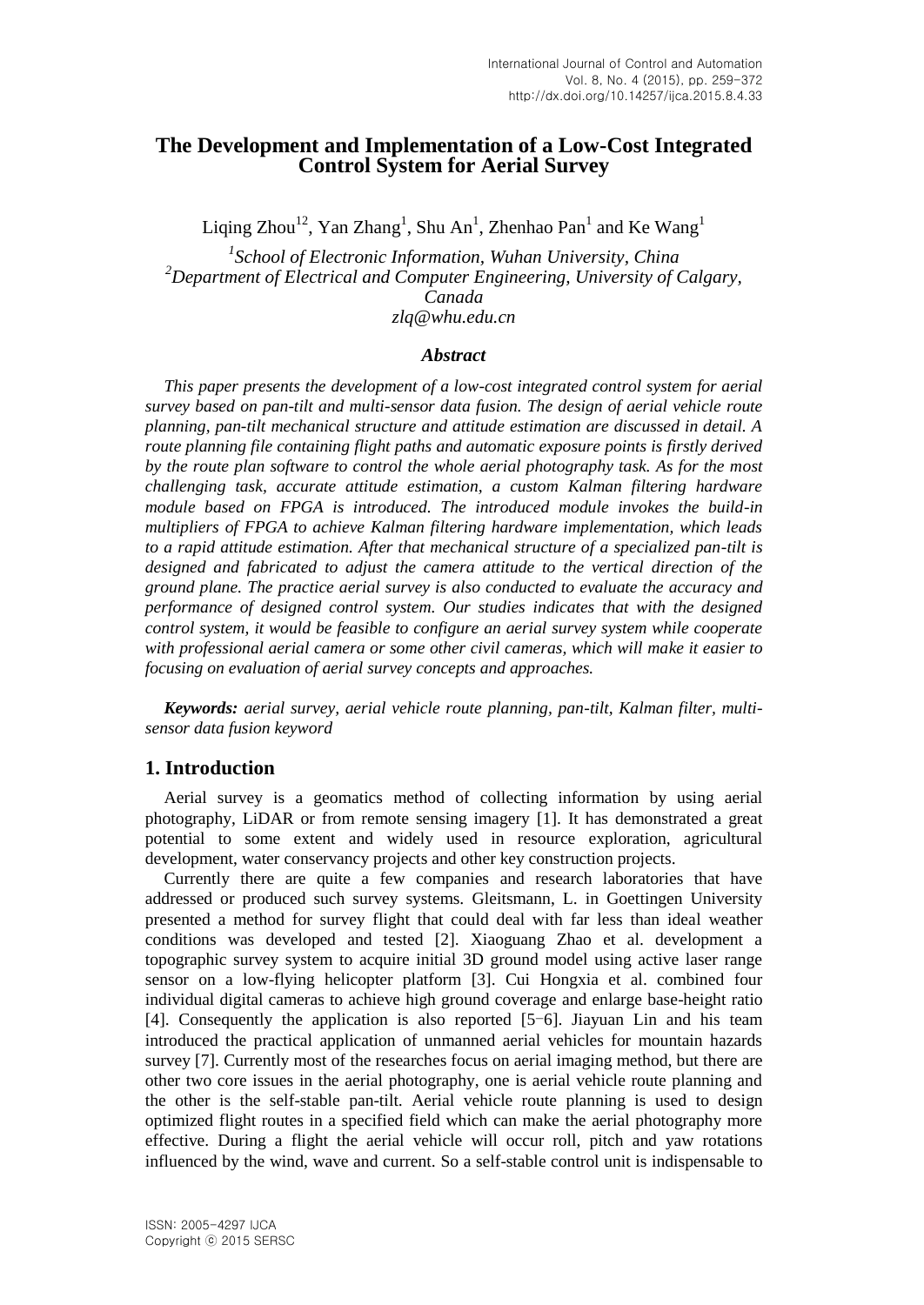the system to adjust the attitude of the camera. Some commercial integrated aerial survey equipment can achieve such control function, however, it is a high-cost platform, particularly if one intends to do some customized improvement. This paper presents a development of a low-cost integrated control system for aerial survey based on pan-tilt and multi-sensor data fusion, which will make it easier for researchers on aerial survey to focus on evaluation of aerial survey concepts and approaches.

This paper is organized as follow. Section 2 addresses the overall design issues and considerations. Section 3 focuses on the software design of aerial vehicle route planning. Section 4 describes the mechanism structure design and implementation of pan-tilt. Section 5 explains the attitude estimation. The experimental results and conclusions are given in Section 6 and 7, respectively.

# **2. System Design**

The system is mainly composed of three parts, namely aerial vehicle route planning, self-stable pan-tilt aerial and attitude estimation. Aerial vehicle route planning is done before the plane taking off. Its primary mission is to derive flight routes and exposure points and then store the information as a route file to a SD card. Self-stable pan-tilt is the core in whole system and it adjusts the attitude of camera.

As shown in Fig 1, the system is established based on a three-degree-of-freedom pantilt, it can adjust camera's attitude in roll angle, pitch angle and yaw angle. Small-volume, Light-weight and great bearing capacity has made up our pan-tilt greatest characteristics.



**Figure 1. Block Diagram of Control System**

Original data measured by attitude sensor contains error under the noise background. In this system, original data is processed in real time by Kalman filter to reduce the error.

Central control module is established by a NIOS software core. What it mainly does is dealing with information about camera attitude and GPS coordinate. It generates corresponding control signal for pan-tilt after getting correct camera attitude. Since it is not complicated when attitude angle changes, we adopt PID algorithm to control pan-tilt, and we use genetic algorithm to set parameters of PID to avoid unnecessary debugging.

Meanwhile, central control module generates interrupt signal to trigger the camera to take a picture when the plane reaches exposure point.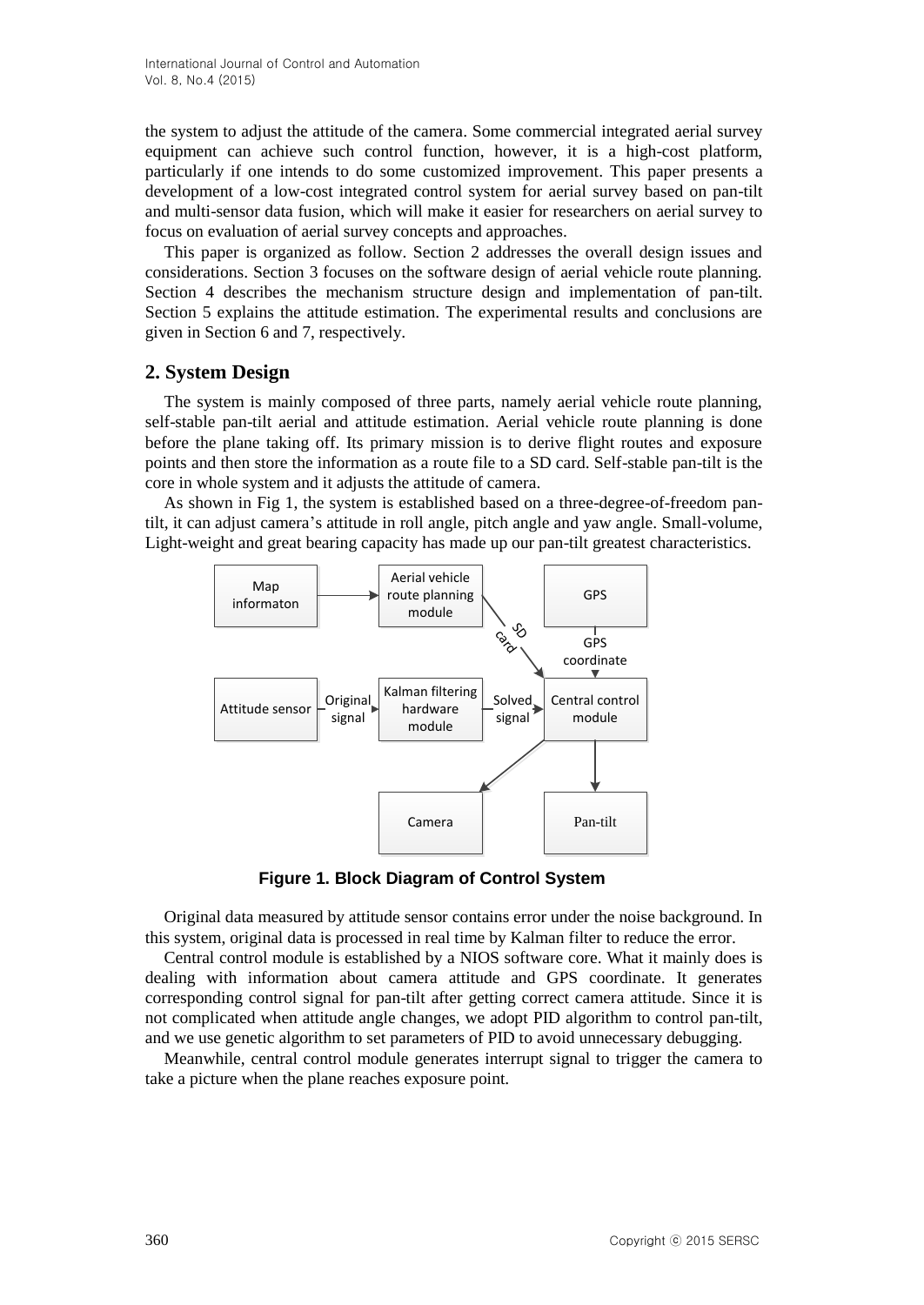# **3. Aerial Vehicle Route Planning**

The function of this module is to derive flight routes and exposure points and then store the information as a route file to a SD card for the use of airline guiding and camera control.

The preparation work is to figure out the actual size of area limited by each photo. Set proper value of camera focus, CCD size and flying height to satisfy the accuracy needs. The relation between them is:

$$
\frac{Focus}{Height} = \frac{CCD\;Width}{Aera\;Width} = \frac{CCD\;Length}{Aera\;Length} \tag{1}
$$

Then, the overlap needs to be set. Generally, the forward overlap is 56%~75%, and the side overlap is 13% ~35% [8].

The area size limited by one photo and the overlap rate between photos are the two key factors in route planning.

#### **3.1. Coordinates of Exposure Points**

After loading the boundary data of the map, the software will search the data to find

out the maximum and minimum value of latitude  $\binom{P_a}{P_b}$  and longitude  $\binom{P_c}{P_d}$ . The four values determine a rectangle region which covers the boundary area. The array of exposure points can be worked out based on the forward and side overlap [9]. The staggered photos located on each point cover the whole map area. It is easy to establish the flight route after the array value of exposure points being worked out.

A parameter called boundary factor needs to be considered, it usually takes 50% on the basis of experience.

Then choose the direction along latitude as x-axis to calculate the horizontal coordinate values of exposure points. Assume the overlap rate in vertical direction is  $O_y$ , the actual width of area limited by one photo is D and the total amount of values is  $N_y$ .

The width of map area needed to cover *Wy* is:

$$
W_y = ((1 - O_y) \cdot (Y_n - 1) + 1) \cdot D \tag{2}
$$

The total amount of the horizontal coordinate values *Ny* is:

$$
N_{y} = (W_{t} - D) / (1 - O_{y}) / D + 1
$$
\n(3)

To satisfy the coverage width, get the results in round number and plus one:

$$
N_{y} = [(W_{t} - D) / (1 - O_{y}) / D + 1] + 1
$$
\n(4)

The minimum coverage width  $C_w$  is:

$$
C_w = P_a - P_b + D \tag{5}
$$

When  $W_y = C_w$ ,  $N_y$  can be calculated. Besides, the mid latitude value  $^{M_l}$  is: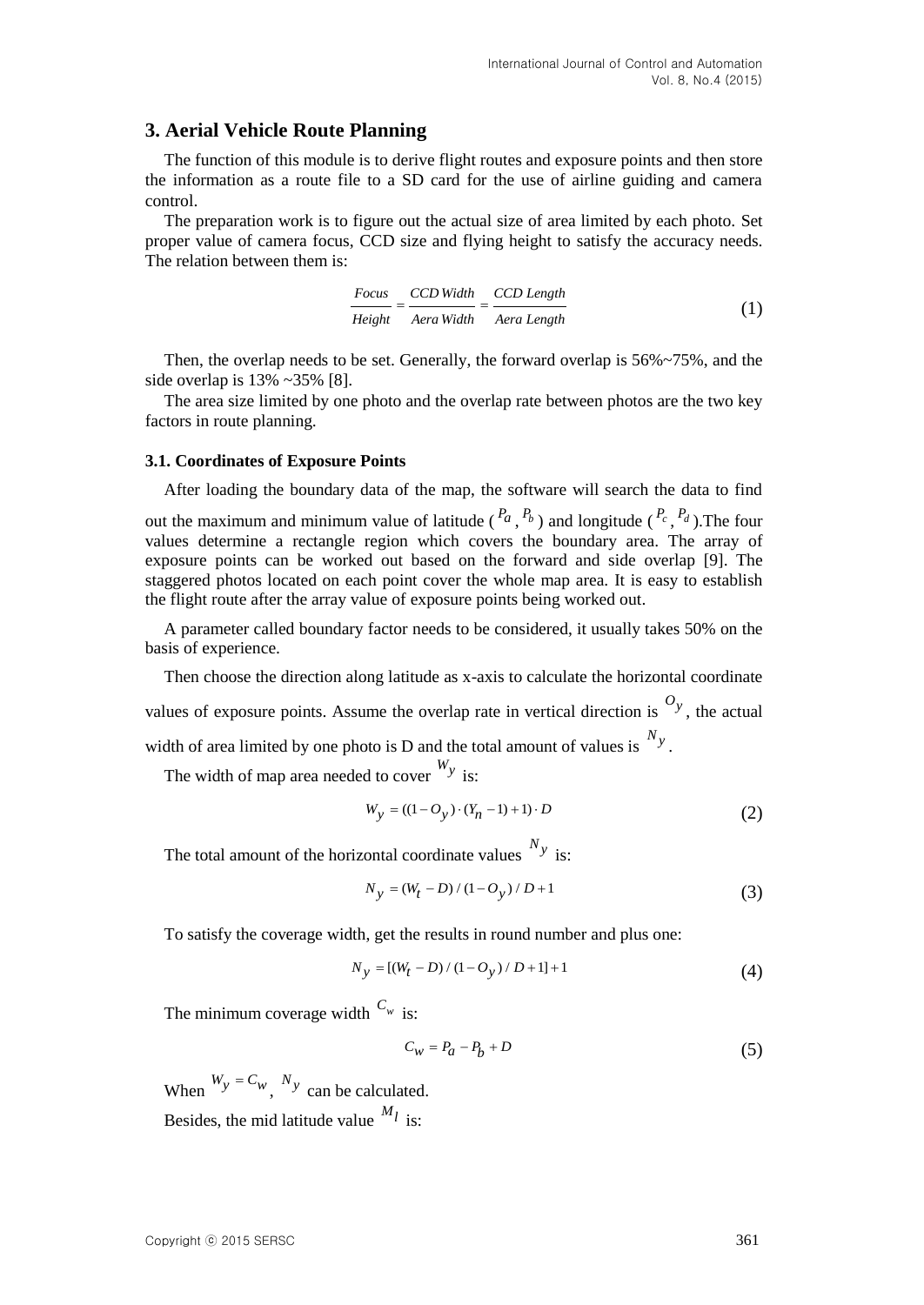$$
M_l = (P_a + P_b) / 2 \tag{6}
$$

So the horizontal coordinate array of exposure points  $Y_j$  is:

$$
Y_j = M_l + (j - N_y / 2 - 1 / 2) \cdot (1 - O_y) \cdot D \tag{7}
$$

Where  $0 \le j \le N_y$ .

In the same way, the result of vertical coordinate array  $X_i$  can be got. The point  $\chi_i^{\text{H},\text{v}}$  in same way, the result of vertical coordinate array<br> $\chi_i^{\text{H},\text{v}}$  is just the exposure point which should be figured out.

#### **3.2. Elimination of Needless Points**

It is obvious that there are lots of exposure points needless if adopt the method above, those points should be removed.

If choose latitude direction as x-axis, on each  $Y_j$ , there is a line connected by different  $X_i$ , which can be regarded as one airline. On each line, limit the range between  $Y_j - D_j$ and  $Y_j + D$ , and then compare the maximum and minimum x-coordinate value of map edge points with the exposure points. Finally remove the extra exposure points whose xvalue out of the map.

Since the plane can't turn around instantly to get into another flight route, 2 or 3 points are added to lengthen the airline.

#### **3.3 Flight Route Linking**

**36** Cole horizontal coordinate array of exposure points  $\frac{M_f - (I_0 + I_0')r}{2}$  is:<br>  $\frac{y_f - M_f + (1 - N_g r/2 - 1/r)/2 + (1 - Q_g) + D}{r}$  (7).<br>
Where  $0 \le f \le N_y$ .<br>
Where  $0 \le f \le N_y$ .<br>
ABy the same way, the result of vertical coordinate arr Final step is to link all the flight routes. Firstly, choose the direction by comparing  $N_x$ and  $N_y$ . For example, choose latitude direction as x-axis if  $N_y$  is smaller. As the first flight route is made up by  $\binom{X_i}{Y}$ ,  $\binom{Y_i}{Y}$ , assume the minimum  $\binom{X_i}{Y}$  on this line is A, and the maximum  $X_i$  is B. So the first flight route starts from point  $(A, Y_0)$  to point  $(B, Y_0)$ .

However, assume the maximum  $X_i$  in flight route  $Y_1$  is C, and if C is bigger than B. Then the end of flight route should be changed from  $(B, \binom{Y_0}{Y_0})$  to  $(C, \binom{Y_0}{Y_0})$ .

Following the rules above, flight route linking is finished when the final terminal exposure point is linked.

We tested this module by processing the map data of Wuhan University. The results are shown in Fig 2. As we can see, the black lines are the outline of Wuhan University and the blue lines are the flight paths. All the exposure points are also marked on each path. The figure verifies the correctness of this module.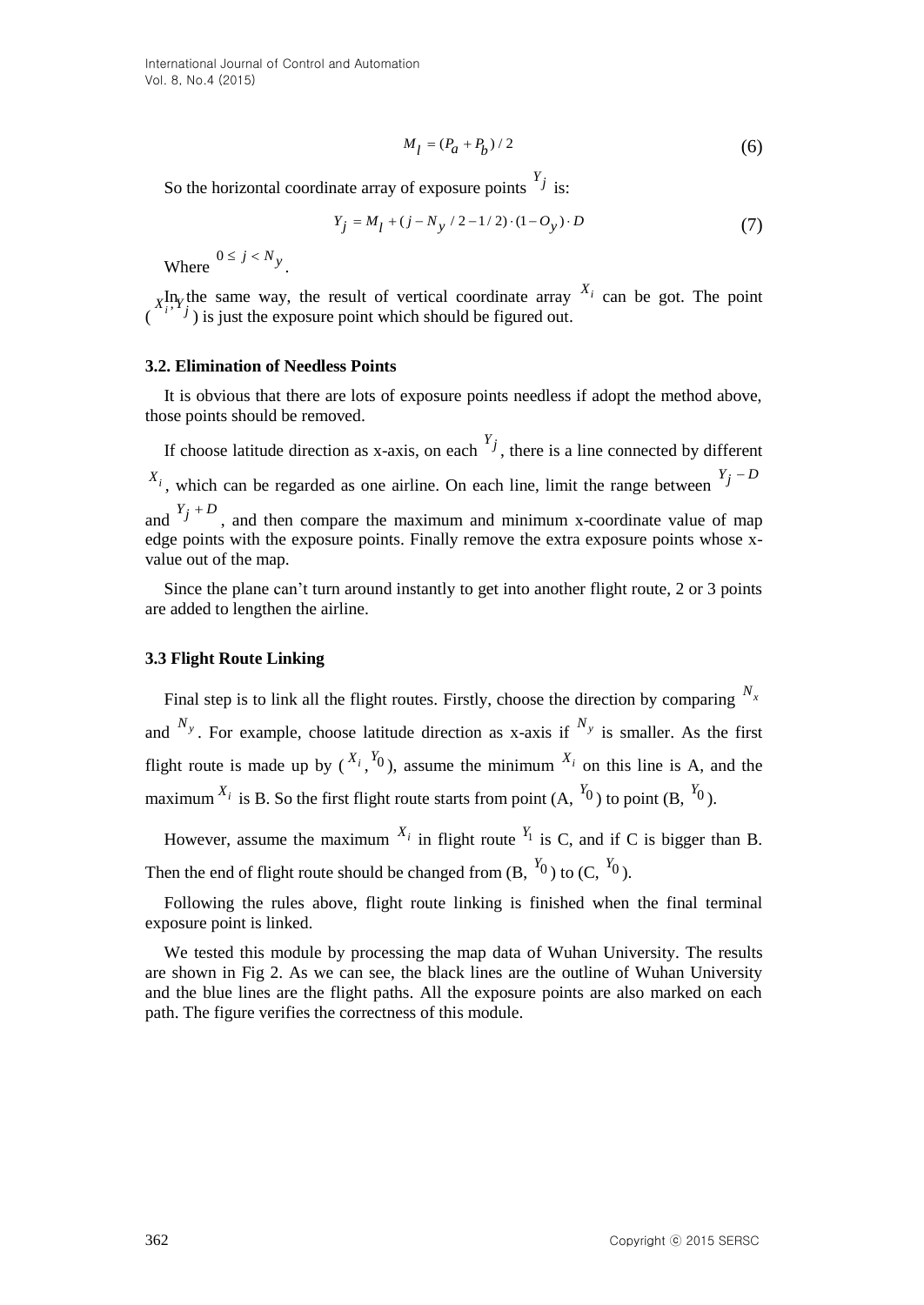

**Figure 2. Aerial Vehicle Route Planning**

## **4 Pan-tilt Design**

The pan-tilt is applied as a support of installing and fixing cameras. A pan-tilt with three-degree-of-freedom is needed in the system. With the help of pan-tilt, it is easier to adjust the angels in 3 axes to make sure the vertical photography [10].

### **4.1 Design of Mechanical Structure**

As shown in Fig 3, the pan-tilt can be divided into three parts. The outmost layer including motor is fastened to the aircraft while Gear B fixed on the frame of pan-tilt in the second layer. Gear B is driven by gear A meshed with the gear and Gear A is transmitted by a synchronous motor controlled by a controlling circuit. The second layer is designed similarly. The innermost motor controls Gear C which can drive gear D. The camera is placed in the fixed position of cylinder which is pinned to Gear D.



**Figure 3. Mechanical Structure of Pan-tilt**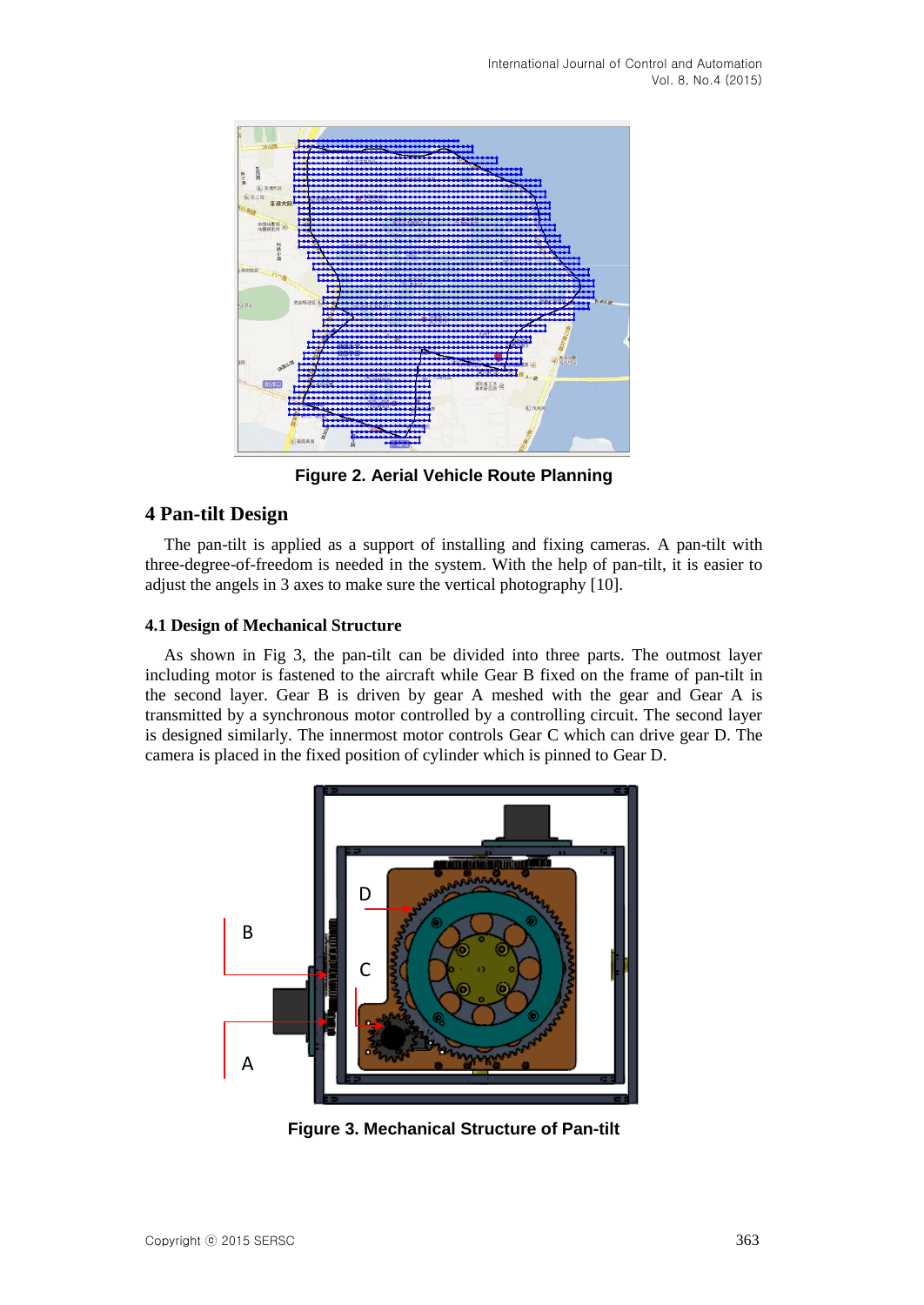There are two details need more attention during the design procedure. On the one hand, the big gear of the innermost must be fixed while its movement must be independent. On the other hand, the sight of camera may be blocked by the frames. To solve the first problem perfectly, a step beam with cap and punch from one end are designed. The cap is pinned to the big gear and screw is used to secure the beam. As for the second problem, cylinder which should be fixed on Gear D and out of the main body is used as a platform to hold the camera.

### **4.2 Selection of Motor**

Considering that the three parts are independent and the capacity of the outmost motor is the biggest, the selection of motor is based on the capacity of the outmost part [11].

The total weight excludes the outmost part is 5kg, the friction coefficient is 0.3, the distance between mass and the rotational axis is 50cm. It can be calculated that the motor torque should be larger than 7.5kg·cm. DM47111 steering gear which can rotate turns continuously follows up with the requirement.

### **4.3 Design of Transmission Mechanism**

The transmission mechanism is the key-point of pan-tilt, hence the high precision of gear drive is the guarantee of accurate controlling. With the reference of Precision Machinery Fundamentals, the steps of designing gears are as follows.

1) According to the design requirement and the size of pan-tilt, determine the type and materials of gear, the transmission ratio and the number teeth.

2) Design with the limit of contact fatigue strength and accurate the bending intensity of tooth root. Look up tables to get the parameter in the formula and then use it to calculate the module.

3) Set the minimum diameter of shaft and then calculate the equivalent dynamic load and the service life of deep groove ball bearings.

The material of spur gear is 45# steel modulation with the harness 200HBS. The mechanical structure accomplished the transmission at a 1:4 ratio and the specific sizes are summarized in table 1.

|        | Diametrical Pitch | Teeth | Teeth thickness | <b>Pitch Diameter</b> |
|--------|-------------------|-------|-----------------|-----------------------|
| Gear A |                   | 20    | 10              | 20                    |
| Gear B |                   | 80    | 10              | 80                    |
| Gear C |                   | 20    | ΙU              | 40                    |
| Gear D |                   | 80    |                 | 160                   |

**Table 1. The Specific Sizes of Gears**

According to the analysis, the gears fully meet the design requirement. The minimum diameter of shaft is 6mm, the equivalent dynamic load is 50N and the service life is  $2.49\times10^{2}$ h.

# **5. Accurate Attitude Estimation based on Kalman Filtering Hardware Module**

Kalman filtering hardware module is the key part in whole system, the central control module can't get the correct attitude without processing original data by it.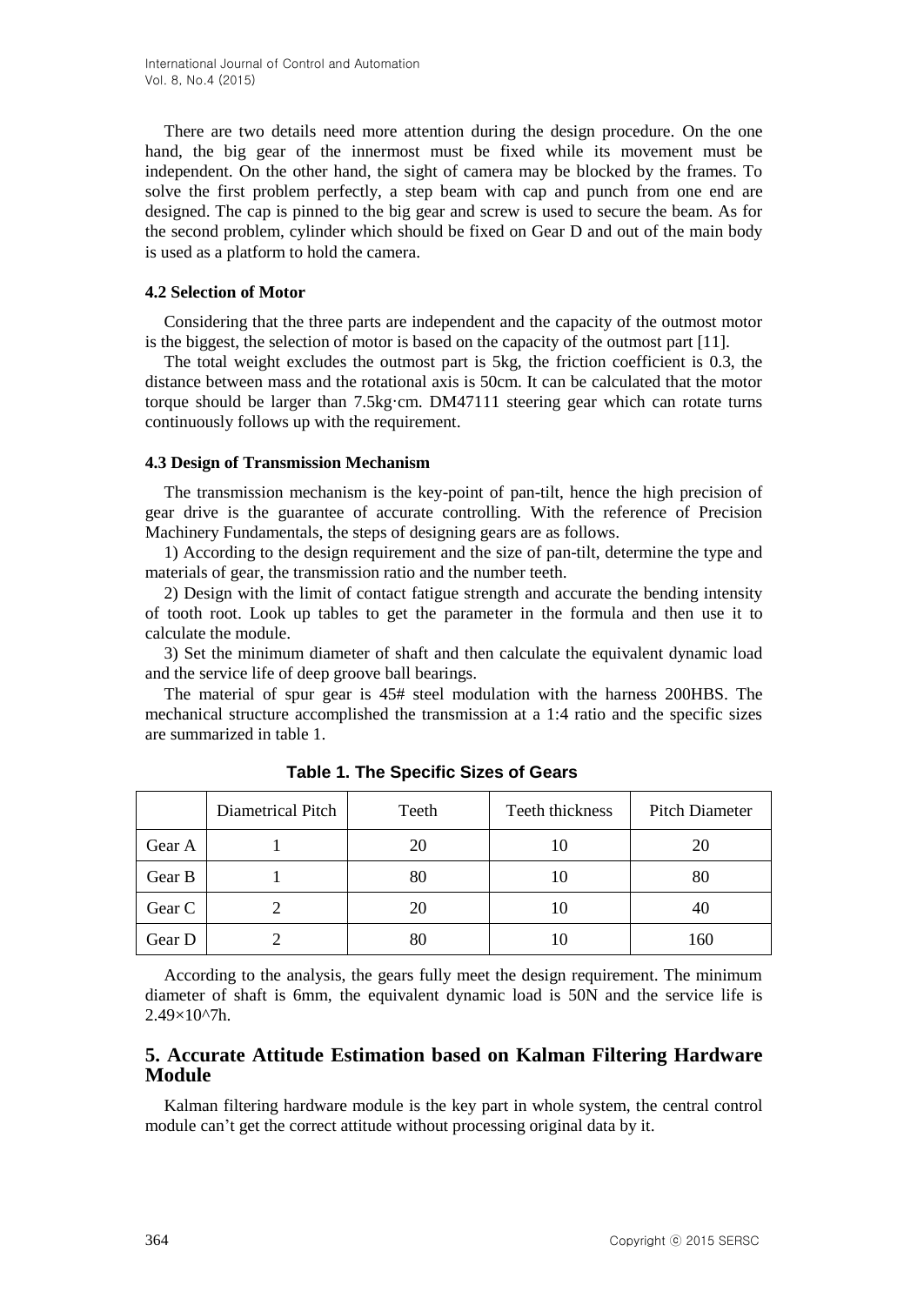Firstly we build a coordinate system like Fig 4.  $\theta_x, \theta_y, \theta_z$  stand for yaw angle, roll angle, pitch angle,  $G_x, G_y, G_z$  are three axes acceleration from accelerometer data,  $W_x, W_y, W_z$  are three axes angular velocity from accelerometer data. Formula (8) shows the relationship between them.



**Figure 4. Definition of Coordinate System**

$$
\begin{cases}\n\sin \theta_x = G_y / \sqrt{G_y^2 + G_z^2} \\
\sin \theta_y = G_x / \sqrt{G_x^2 + G_z^2} \\
\sin \theta_z = G_y / \sqrt{G_x^2 + G_y^2} \\
\Delta \theta_x = W_x \times \Delta T \\
\Delta \theta_y = W_y \times \Delta T \\
\Delta \theta_z = W_z \times \Delta T\n\end{cases}
$$
\n(8)

Where  $\Delta T$  is the sample period,  $\Delta \theta$  is the angle variation in  $\Delta T$  time.

#### **5.1 Kalman Filter Model**

The Kalman filter, also known as linear quadratic estimation (LQE), is an algorithm that uses a series of measurements observed over time, containing noise and other inaccuracies, and produces estimates of unknown variables that tend to be more precise than those based on a single measurement alone. More formally, the Kalman filter operates recursively on streams of noisy input data to produce a statistically optimal estimate of the underlying system state.

There are two important equations of Kalman Filter as follows:

$$
\begin{cases} X_{k+1} = \Phi_{k+1,k} X_k + T_{k+1,k} U_k + \Gamma_{k+1} W_k \\ Z_{k+1} = H_{k+1} X_{k+1} + V_{k+1} \end{cases}
$$
 (9)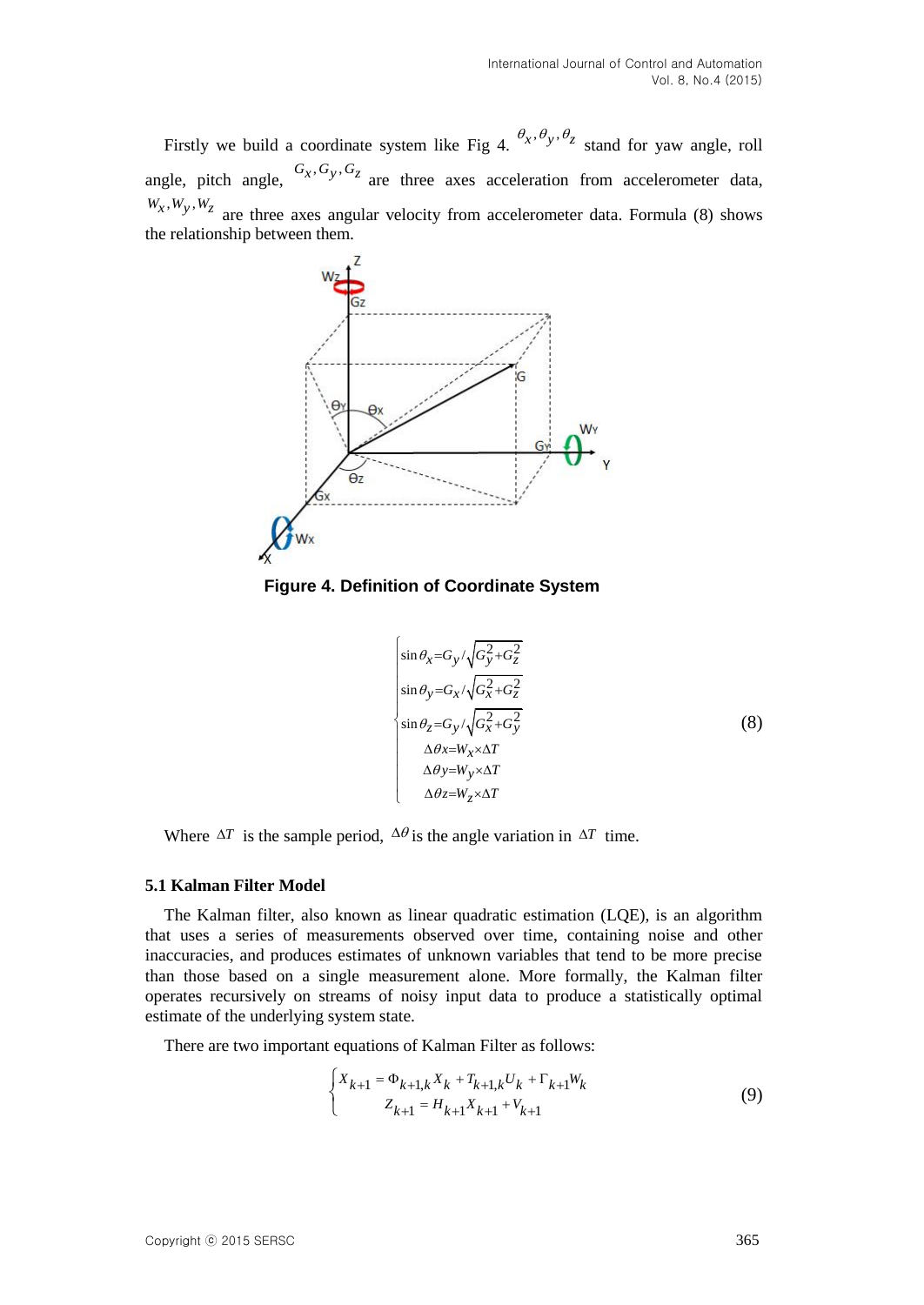# Where

 $\Phi_{k+1,k}$  is the state transition model;  $\chi^X_k$  is the previous state;  $T_{k+1,k}$  is the controlinput model;  $\frac{16}{k}$  is the control vector;  $\frac{16}{k}$  is the process noise;  $\frac{1}{2}$ <sub>k+1</sub> is the observation model;  $\begin{bmatrix} 1 & 1 & 0 \\ k+1 & k \end{bmatrix}$  is the observation noise.

To build a Kalman filter model, build a linear model based on gyroscope data firstly [12]:

$$
\theta_{k+1} = \theta_k + (U_k - \beta_k)\Delta T \tag{10}
$$

Where

 $\theta_k$  is Attitude angle;  $U_k$  is Gyroscope data;  $\beta_k$  is the error of gyroscope data;  $\Delta T$  is the sample period.

Because there are little variation about the error of gyroscope data,  $\beta_{k+1} = \beta_k$ . Since  $W_k$  has little effect on the system,  $W_k = 0$ .

Establish the matrix state equation based on the linear model above secondly.

$$
\begin{bmatrix} \theta \\ \beta \end{bmatrix}_{k+1} = \begin{bmatrix} 1 & -\Delta T \\ 0 & 1 \end{bmatrix} \begin{bmatrix} \theta \\ \beta \end{bmatrix}_{k} + \begin{bmatrix} \Delta T \\ 0 \end{bmatrix} U_{k}
$$
 (11)

Where

$$
x = \begin{bmatrix} \theta \\ \beta \end{bmatrix}, \Phi_{k+1,k} = \begin{bmatrix} 1 & -\Delta T \\ 0 & 1 \end{bmatrix}, T_{k+1,k} = \begin{bmatrix} \Delta T \\ 0 \end{bmatrix}
$$
(12)

Follow the steps following finally.

Step1: Update state prediction based on the gyroscope data *Uk* :

$$
X_{k+1} = \Phi_{k+1,k} \hat{X}_k + T_{k+1,k} U_k
$$
\n(13)

Step2: Calculate the observation noise based on the Accelerometer data  $Z_{k+1}$ :

$$
V_{k+1} = Z_{k+1} - H_{k+1} X_{k+1}
$$
\n(14)

Step3: Calculate the covariance of the forecast error:

$$
\hat{P}_{k+1} = \Phi_{k+1,k} P_k \Phi_{k+1,k}^T
$$
\n(15)

Step4: Calculate optimal Kalman gain:

$$
K_{k+1} = P_{k+1/k} H_{k+1}^T (H_{k+1} P_{k+1/k} H_{k+1}^T + R_{k+1})^{-1}
$$
 (16)

Step5: Update state estimate:

$$
\hat{X}_{k+1} = X_{k+1} + K_{k+1}V_{k+1}
$$
\n(17)

Step6: Update estimate covariance: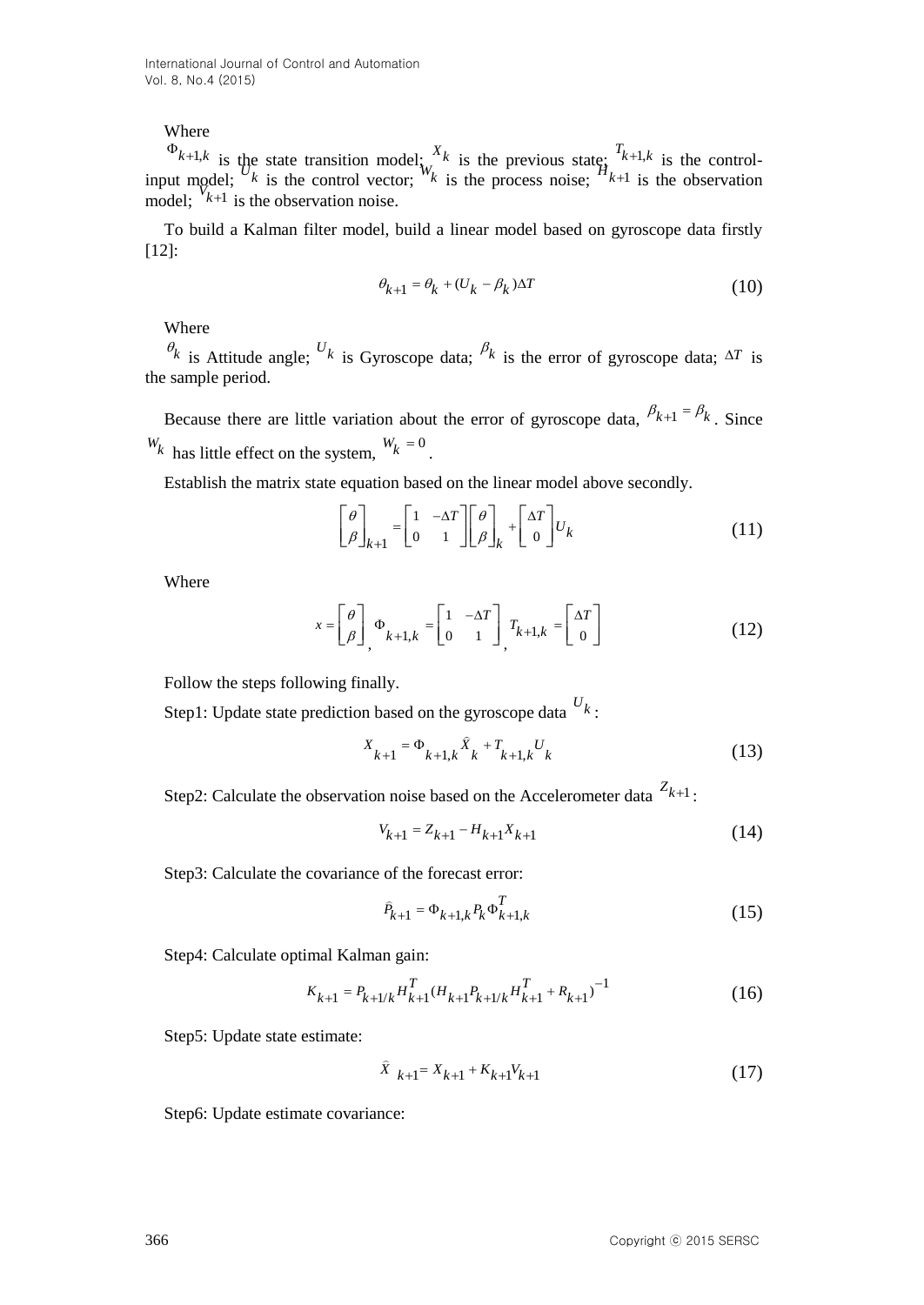$$
P_{k+1} = (I - K_{k+1}H_{k+1})\hat{P}_{k+1}
$$
\n(18)

### **5.2 Implementation of Kalman Filter**

## **Figure 5. Resources Kalman Filter Consumes**

| Total logic elements          | 14,941 / 33,216 (45 %) |
|-------------------------------|------------------------|
| Total combinational functions | 13,806 / 33,216 (42 %) |
| Dedicated logic registers     | 3,989 / 33,216 (12 %)  |

|         | $P_{k+1} = (I - K_{k+1}H_{k+1})\hat{P}_{k+1}$                                                                                                                                                                                                                                                                                                                                                                                                                                                                                                                                                                                                                                                                                                                                                                                                                                                                                                                   |                                                                           | (18)                    |
|---------|-----------------------------------------------------------------------------------------------------------------------------------------------------------------------------------------------------------------------------------------------------------------------------------------------------------------------------------------------------------------------------------------------------------------------------------------------------------------------------------------------------------------------------------------------------------------------------------------------------------------------------------------------------------------------------------------------------------------------------------------------------------------------------------------------------------------------------------------------------------------------------------------------------------------------------------------------------------------|---------------------------------------------------------------------------|-------------------------|
|         | Gyroscope and Accelerometer each has its own advantages on measuring attitude<br>angle, it is necessary to complement their advantages to get reliable attitude angle. The<br>model above takes advantage of Accelerometer data to calculate covariance of<br>measurement noise, and take the covariance into calculation process, which has greatly<br>reduced error from attitude angle.                                                                                                                                                                                                                                                                                                                                                                                                                                                                                                                                                                      |                                                                           |                         |
|         | 5.2 Implementation of Kalman Filter                                                                                                                                                                                                                                                                                                                                                                                                                                                                                                                                                                                                                                                                                                                                                                                                                                                                                                                             |                                                                           |                         |
|         | Currently there are two main ways to achieve Kalman filter: (1) PC, PC can meet both<br>requirements about accuracy and real-time performance, but it's heavy and expensive. (2)<br>DSP, DSP is small and light, but its instructions are executed in order, it might not mee<br>the requirement about real-time performance when the system is complicated.<br>There is another method - FPGA. The parallel structure of FPGA can solve the<br>problem about accuracy and real-time performance well, and most FPGA nowadays is<br>integrated with soft core, so the work of hardware and software can be done in one FPGA<br>chip, which means the weight and cost can also be greatly reduced [13].<br>The FPGA chip in the system is EP2C35F672C6 made by Altera, there are 33216 logic<br>units, 483840 memory units, 70 multiplier (9 bits) in the chip. When the Kalman filtering<br>module is established already, Resource consumed is shown in Fig 5. |                                                                           |                         |
|         | <b>Figure 5. Resources Kalman Filter Consumes</b>                                                                                                                                                                                                                                                                                                                                                                                                                                                                                                                                                                                                                                                                                                                                                                                                                                                                                                               |                                                                           |                         |
|         | Total logic elements<br>Total combinational functions<br>Dedicated logic registers<br>Besides resource, speed is also important. Fig 6 shows the speed of Kalman filter                                                                                                                                                                                                                                                                                                                                                                                                                                                                                                                                                                                                                                                                                                                                                                                         | 14,941 / 33,216 (45 %)<br>13,806 / 33,216 (42 %)<br>3,989 / 33,216 (12 %) |                         |
| module. |                                                                                                                                                                                                                                                                                                                                                                                                                                                                                                                                                                                                                                                                                                                                                                                                                                                                                                                                                                 |                                                                           |                         |
|         | <b>Figure 6. Kalman Filter Simulation</b>                                                                                                                                                                                                                                                                                                                                                                                                                                                                                                                                                                                                                                                                                                                                                                                                                                                                                                                       |                                                                           |                         |
|         | 01<br>/kalman_final_vlg_tst/q1st<br>St1<br>/kalman_final_vlg_tst/q2<br>01<br>/kalman_final_vlg_tst/q2st<br>St1<br>kalman_final_vlg_tst/q3<br>01<br>kalman_final_vlg_tst/q3st<br>St1<br>000 ps<br>Now                                                                                                                                                                                                                                                                                                                                                                                                                                                                                                                                                                                                                                                                                                                                                            |                                                                           | 101000<br>0100<br>10100 |
|         | $q1, q2, q3$ are three attitude angles (roll angle, pitch angle, yaw angle), $q1st, q2st, q3s$<br>will generate a negative pulse after calculating once. It only takes 1ms to calculate once in<br>Kalman filtering hardware module.                                                                                                                                                                                                                                                                                                                                                                                                                                                                                                                                                                                                                                                                                                                            |                                                                           |                         |
|         | <b>6. Experiments and Practice</b>                                                                                                                                                                                                                                                                                                                                                                                                                                                                                                                                                                                                                                                                                                                                                                                                                                                                                                                              |                                                                           |                         |
|         | To validate the performance of the aerial survey control system, a series of experiments<br>have been conducted.                                                                                                                                                                                                                                                                                                                                                                                                                                                                                                                                                                                                                                                                                                                                                                                                                                                |                                                                           |                         |
|         | Copyright © 2015 SERSC                                                                                                                                                                                                                                                                                                                                                                                                                                                                                                                                                                                                                                                                                                                                                                                                                                                                                                                                          |                                                                           | 367                     |

**Figure 6. Kalman Filter Simulation**

## **6. Experiments and Practice**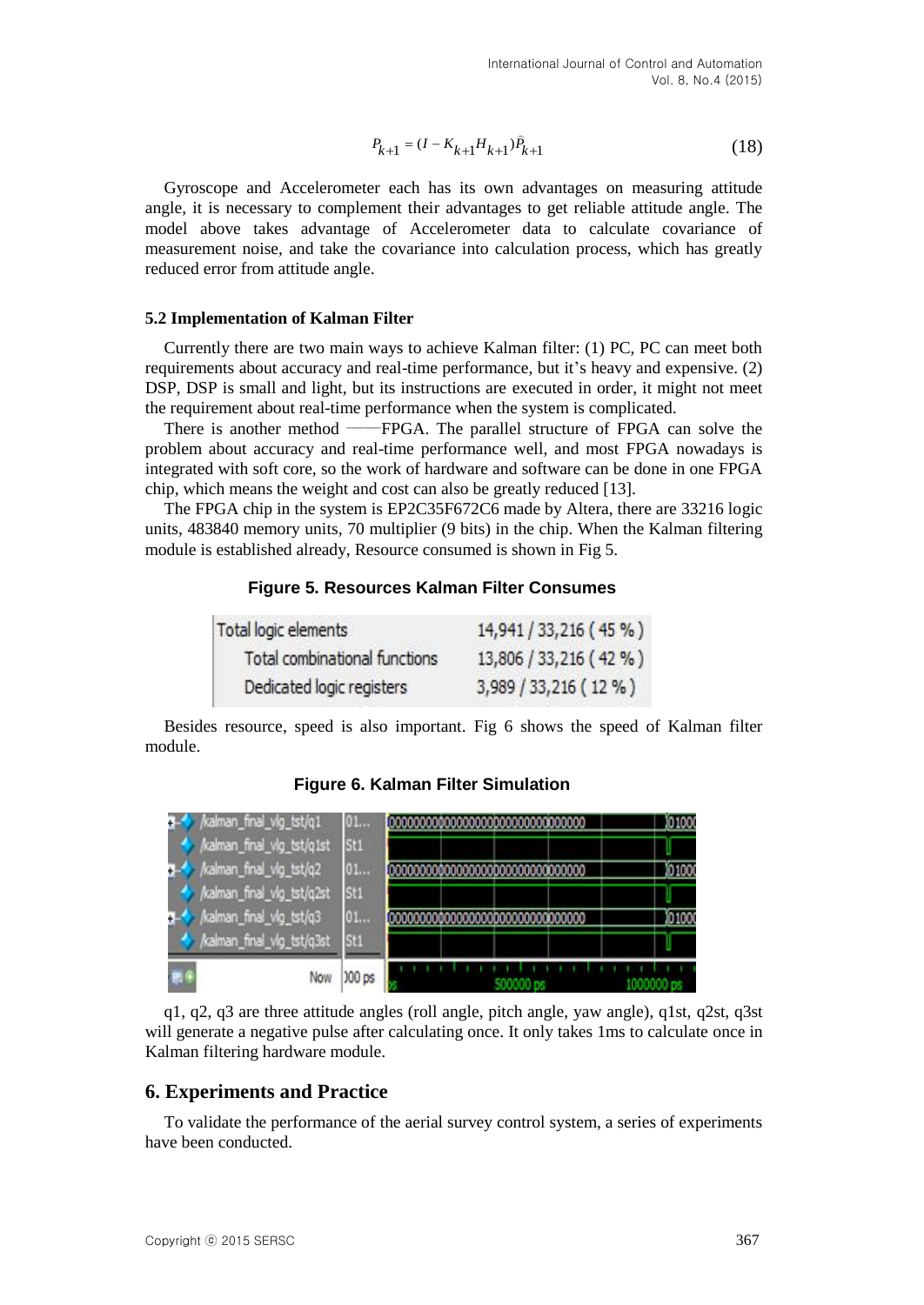## **6.1 Attitude Estimation Performance Test**

Experiments were conducted to evaluate the attitude estimation first. The attitude sensor, MPU6050, which combines a 3-axis gyroscope, a 3-axis accelerometer and a digital motion processor in a very small package, outputs 3 angular velocity and 3 acceleration per 20ms. To see the effect from Kalman filter, the raw data of MPU6050 while pan-tilt is shaking is collected by FPGA. Both the raw data and estimation result is shown in Fig 7. Upper half is raw pitch angle data from MPU6050, while bottom half is processed pitch angle via Kalman filter. Comparing these two parts, it is obvious that a clear and accurate attitude will be got after the processing of Kalman filter. The experiment reveals that the attitude estimation hardware module achieved by FPGA can make an accurate estimation from raw data with noise.



**Figure 7. Original Data and Data after Processing**

# **6.2 Practical Application**

Until now, tens of flights and photographing tasks are conducted in Hubei, Anhui and Fujian Provinces of China. Fig 8 shows the flying flat and Fig 9 gives the hardware of the control system. The attitude of flying flat is detected by MPU6050 and an accurate estimation is derived by Kalman filter implemented in FPGA. Then the roll, pitch and yaw adjustment parameter calculated by PID algorithm will be sent to the motor driver which will control the pan-tilt rectify the attitude of the camera.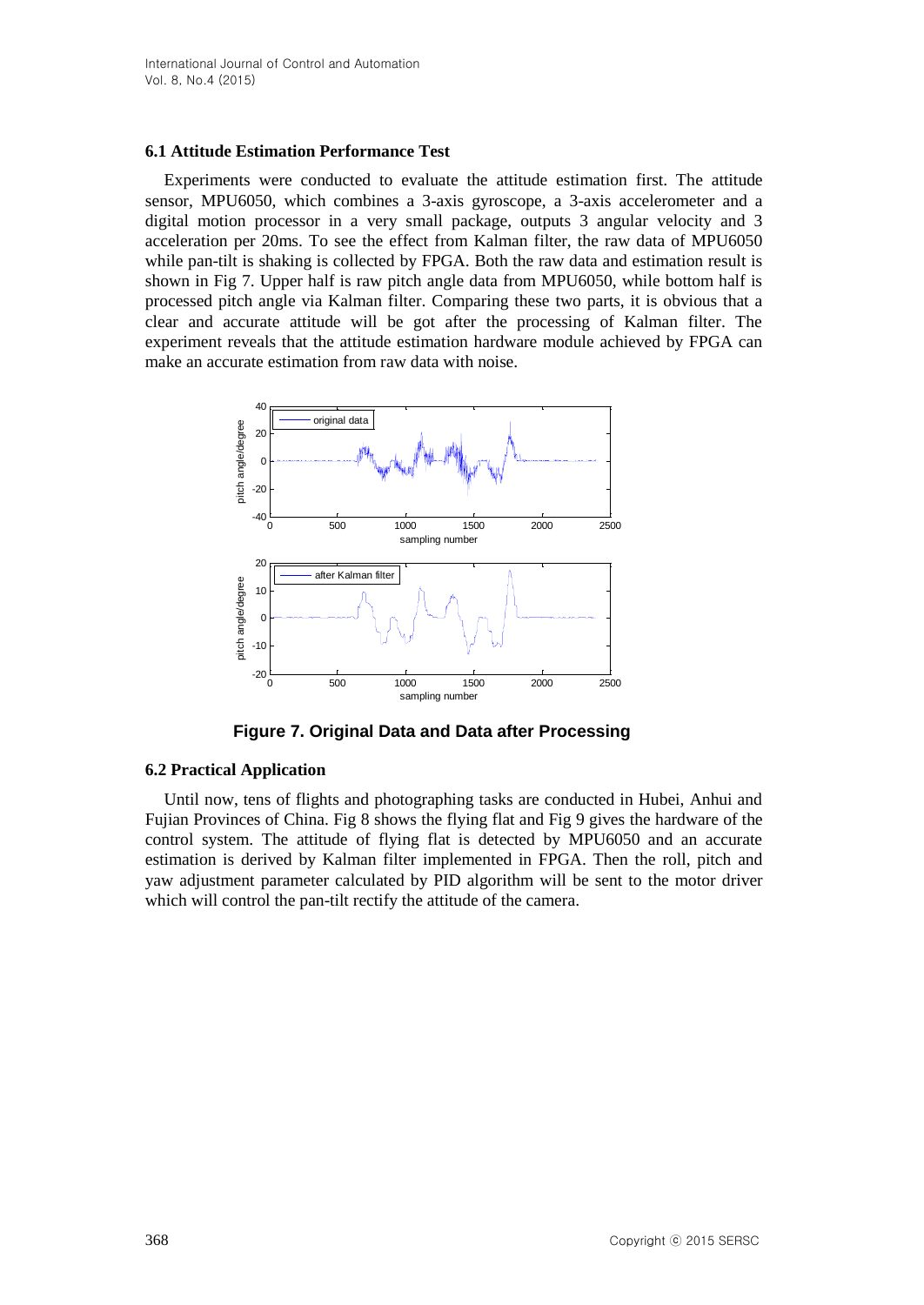

**Figure 8. Flying Flat**



**Figure 9. Hardware of Control System**

To validate the performance of the entire control system, a comparision between a route adjusted by the designed control system and another route without adjustment was conducted during a practical aerial survey in Nanling, Anhui Province. The aerial vehicle routes are shown in Fig 10 and the aerial images of the two routes are shown in Fig 11. The aerial images of the unadjusted route are obviously rotated because of the wind, while the adjusted route can provide vertical images which can significantly improve the mapping precision and reduce stitching difficulty.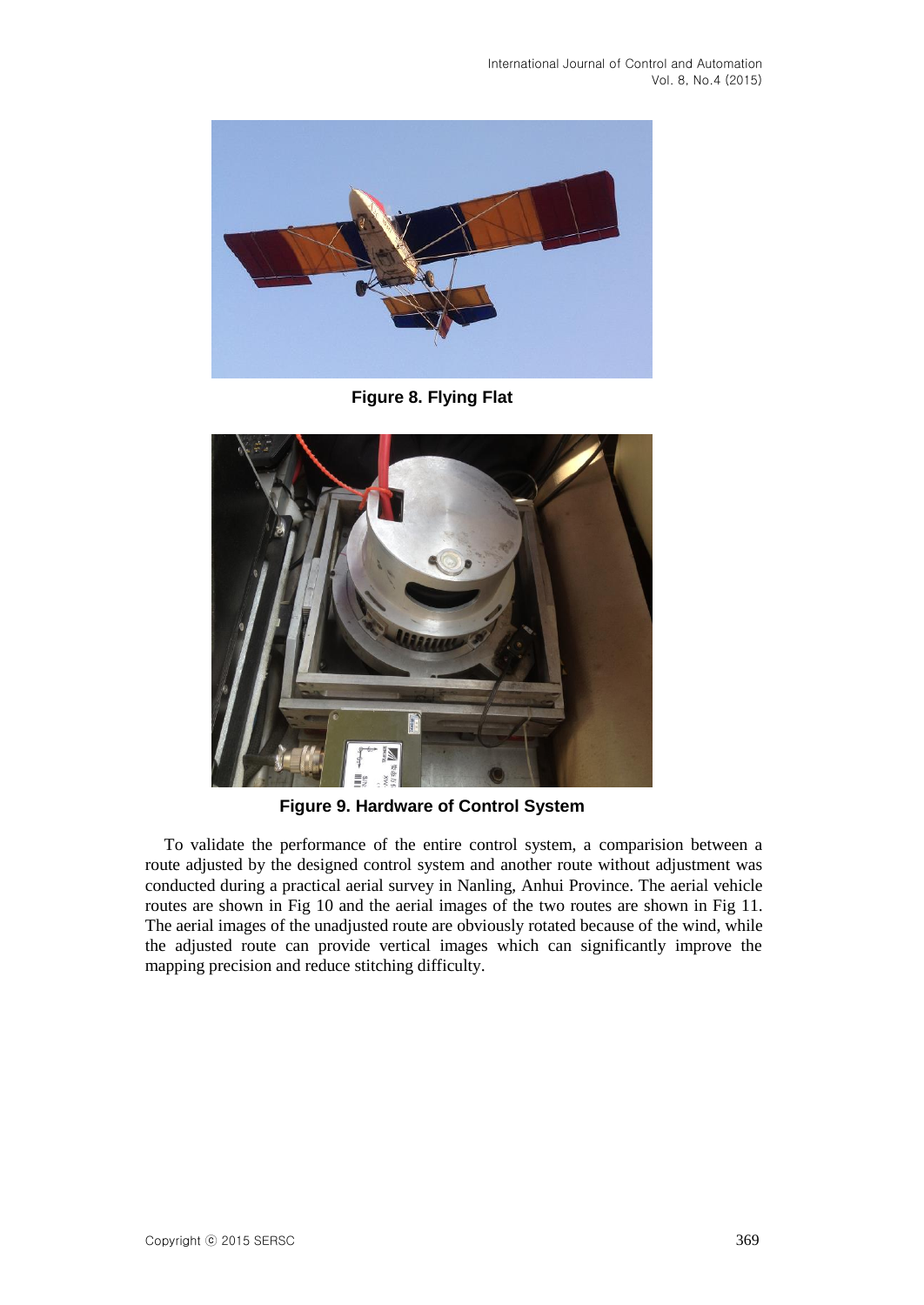

**Figure 10. The Aerial Vehicle Routes in Nanling**



**Figure 11. Aerial Images (a) Unadjusted Route (b) Adjusted Route**

# **7. Conclusions**

The development and implementation of a low-cost integrated control system based on pan-tilt and multi-sensor data fusion have been reported. The design of aerial vehicle route planning, pan-tilt mechanical structure and attitude estimation are discussed in detail. The aerial vehicle route planning can make it more effective to conduct aerial